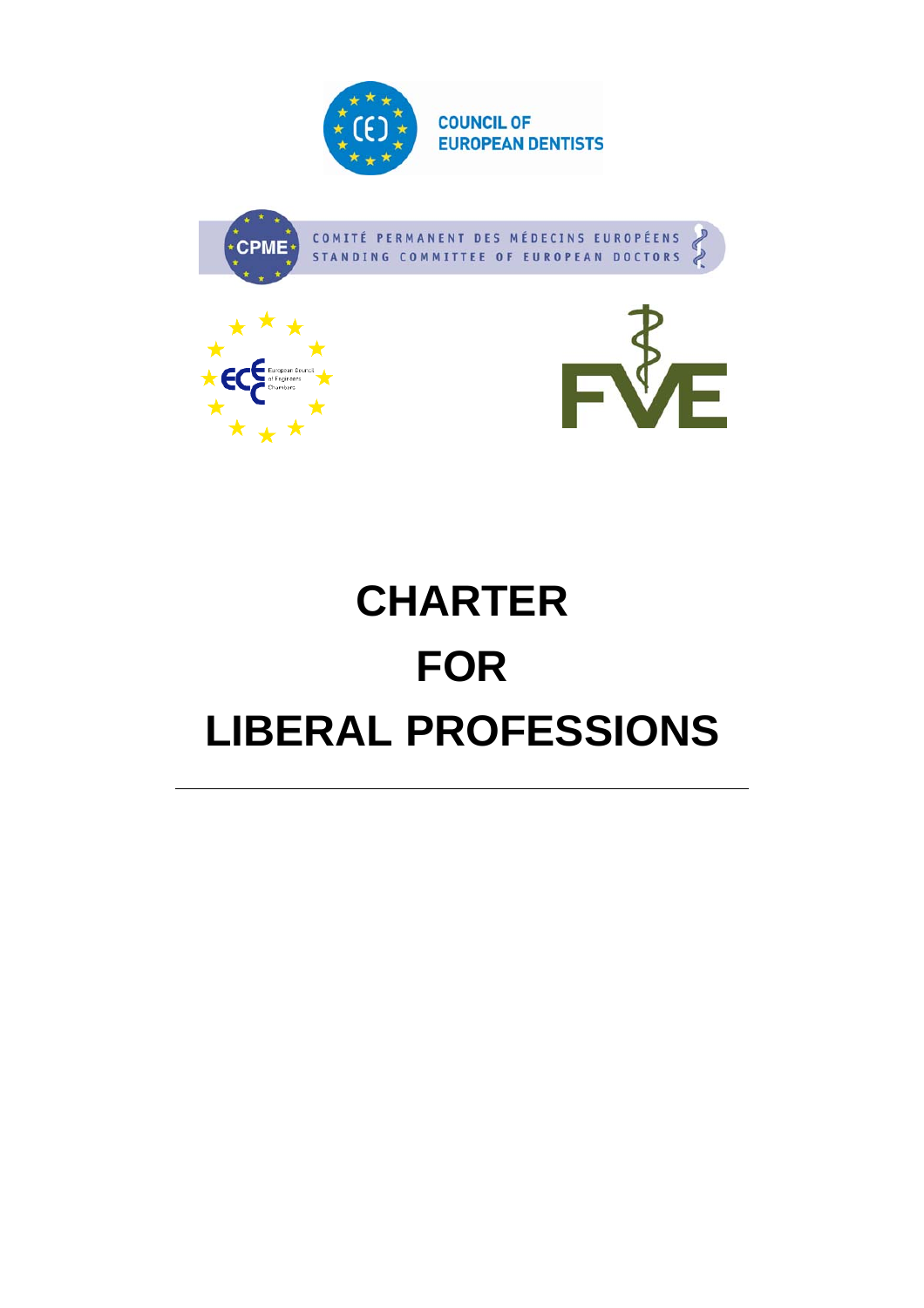# **// INTRODUCTION**

Liberal professions are a key social and economic factor in all Member States of the European Union. Europe is developing into a knowledge-based service society in which liberal professions are becoming more and more important for the state and citizens due to the increasing complexity of society. The European Commission has acknowledged that services are one of the main drivers of the EU economy: they account for over two-thirds of EU GDP and employment and have been the source of all net job-creation in recent years. Approximately one third of this can be attributed to liberal professions.

Despite their growing importance and the fact that liberal professions often provide public services in core areas of general interest, the social significance of liberal professions is still not sufficiently acknowledged at EU level. The specific situation of liberal professions particularly is often not properly taken into account by the European authorities when developing European legislation and policies.

The consequences of the financial and economic crisis have put liberal professions and their professional self-government lately in the focus of the European Union authorities. This might result in initiatives which could compromise the values and the tradition of self-government of liberal professions in many Member States of the EU. The European Commission plays in this regard a key role by strongly pushing for more economic growth in the interest of open markets for services. Liberalization and deregulation of the liberal professions seem to be the solution to generate more economic growth. It is the task of liberal professions to show that a short term gain in economic growth could have on the long run disastrous consequences for the society.

The Charter for Liberal Professions, elaborated and supported by European organisations representing professionals across Europe, aims therefore to set recommendations for the European Institutions to consider possible implications for liberal professions of any new or amended legislation and policies, and to enable the provision of high quality services for every citizen in Europe. The Charter also proposes a definition of the term 'liberal professions' based on the existing case law of the Court of Justice of the EU and outlines the distinguishing characteristics of liberal professions.

#### **// HISTORICAL BACKGROUND**

The European Institutions have emphasised the importance of liberal professions, also for European society, in various ways over the past decade. The following documents either directly or indirectly refer to liberal professions:

- Commission Communication on the 'Report on Competition in Professional Services' (COM(2004)0083),
- Commission Communication on 'Professional Services Scope for more Reform Follow-up to the Report on Competition in Professional Services' (COM(2005)0405),
- Commission Communication on the European semester (COM(2011)0400),
- Commission Communication on a Growth Initiative of the Internal Market (COM (2012)0299),
- Commission Communication on country specific recommendations (COM (2012)0305),
- Resolution of the European Parliament of 5 April 2001 on scale fees and compulsory tariffs for certain liberal professions, in particular lawyers, and on the particular role and position of the liberal professions in modern society,
- Resolution of the European Parliament of 16 December 2003 on market regulations and competition rules for the liberal professions,
- Resolution of the European Parliament of 23 March 2006 on the legal professions and the general interest in the functioning of legal systems,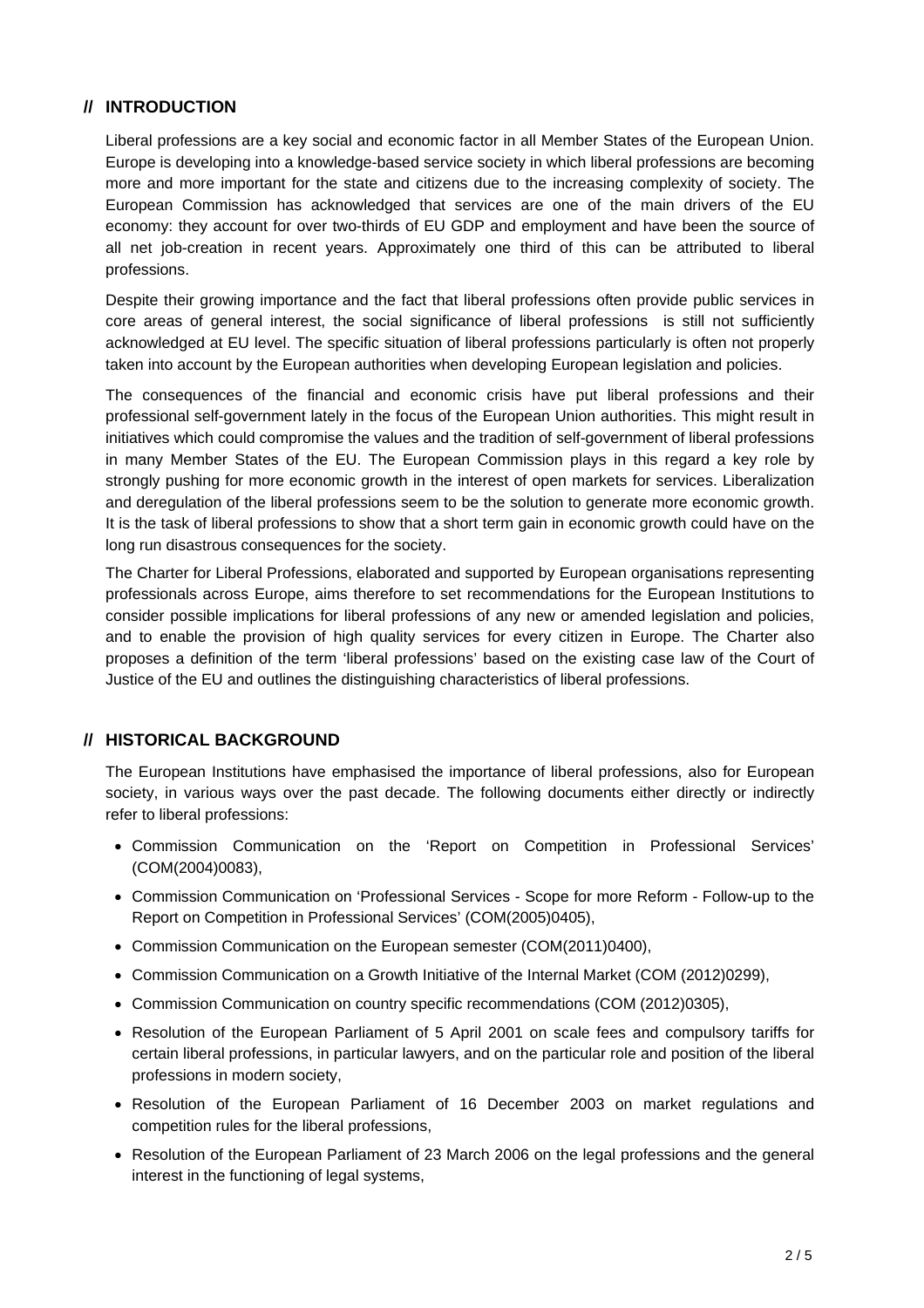- Resolution of the European Parliament of 12 October 2006 on the follow-up to the Report on Competition in Professional Services,
- Council Directive 77/249/EEC of 22 Mach 1977 to facilitate the effective exercise by lawyers of freedom to provide services,
- Directive 98/5/EC of the European Parliament and of the Council of 16 February 1998 to facilitate practice of the profession of lawyer on a permanent basis in a Member State other than that in which the qualification was obtained,
- Council Directive 2002/8/EC of 27 January 2003 to improve access to justice in cross-border disputes by establishing minimum common rules relating to legal aid for such disputes,
- Directive 2005/36/EC of the European Parliament and of the Council of 7 September 2005 on the recognition of professional qualifications – Recital 43,
- Case law of the European Court of Justice on competition law and freedom of services in the Community, with particular regard to national provisions on minimum fees, especially case "C-267/99, Adam./.Administration de l'enregistrement et des domaines de Luxembourg",
- Report Study of the Institute for Advanced Studies (IHS) on behalf of the Commission, 'Economic Impact of Regulation in the field of Liberal Professions in Different Member States' of January 2003.

#### **// DEFINITION OF THE TERM LIBERAL PROFESSIONS**

Since the term 'liberal professions' is understood differently in different Member States, a common definition of this term is crucial. In 2001, the European Court of Justice issued a judgment in the case "C-267/99, Adam./.Administration de l'enregistrement et des domaines de Luxembourg" according to which liberal professions are described to be: 'of a marked intellectual character, require a high level qualification and are usually subject to clear and strict professional regulation. In the exercise of such an activity, the personal element is of special importance and such exercise always involves a large measure of independence in the accomplishment of the professional activities.'.

# **// PRINCIPLES**

The following principles are values shared by all liberal professions.

- Liberal professions accept responsibility and serve the common good: Liberal professions are responsible for important public services in areas such as health, justice, security, language and art. By offering their services in these areas liberal professions fulfill an important role in society and create value for society as a whole.
- Liberal professions protect trust: For the liberal professions the protection of their relationship of trust with their clients/patients has the highest priority. This includes absolute confidentiality by maintaining professional secrecy, acting in the interest of the client/patient and avoiding any possible conflict of interest.
- Liberal professions provide high quality services: Liberal professions provide a high standard of knowledge-based services. Quality is assured through demanding requirements concerning training, continuing professional development and a system of self-regulation by colleagues.
- Liberal professionals are independent: Liberal professions are independent in their area of expertise and from the interests of third parties and practice their professions autonomously. They are independent in arriving at their judgment and in performing their individualized service and bear full professional responsibility for their actions. Professional responsibility is not only relevant in terms of self-regulation, but also in terms of accountability to clients/patients. This balance of autonomy and responsibility is a reflection of a free, democratic society.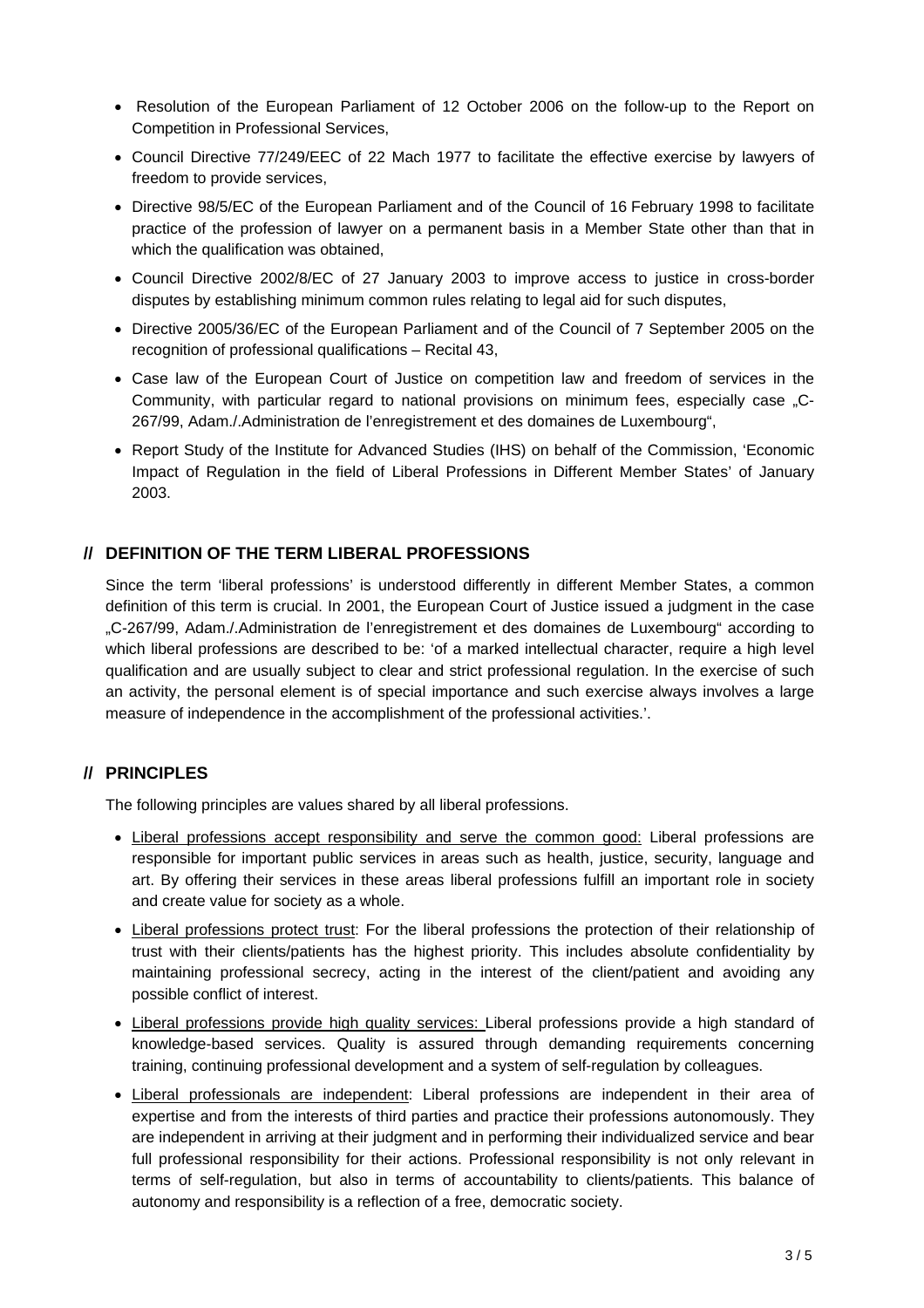- Liberal professions perform their services personally: Liberal professions always provide their services to their clients/patients personally. They are only able to delegate a small part of these services to other persons but even then bear the full responsibility for these services.
- Liberal professions are reliable partners: Liberal professions have a professional ethos. It includes moral standards for the best quality delivery of liberal professionals' services. In carrying out their services the liberal professionals are not primarily motivated by commercial considerations, instead they are guided by their professional ethos. This distinguishes them considerably from purely commercial service providers.
- Liberal professions support transparent self-regulation: Liberal professions and self-regulation as a principle of liberal professional organization belong together. Self-regulation should be protected and optimized in the interest of clients. It should be efficient and transparent and aimed at benefitting the society.
- Liberal professions invest in training: Liberal professions fulfil an important responsibility towards society in that they offer young people training opportunities in professions with above-average prospects in the labour market. In this way they contribute to skill enhancement and job creation in Europe.
- Liberal professions support an innovative Europe: Liberal professions form a key sector of the European economy. As a driving force behind innovation they make an important contribution to the realisation of the Europe 2020 goals. The medium-sized structure of the liberal professions enables them to ensure the future of high quality services in Europe. Due to their direct interaction with their clients/patients, liberal professions can react flexibly to changing needs.

This is a model that should be reinforced rather than weakened.

# **// RECOMMENDATIONS**

Taking into account all the above, we urge the European Union authorities to:

- strengthen the role of liberal professions and support these professions within their competences.
- respect the added value of the liberal professions to European society and make sure that the liberal professions are not assessed solely on the basis of market-economy criteria.
- respect the self-governing structures of liberal professions as they exist in many Member States. Following the fundamental principle of subsidiarity Member States shall have the freedom to choose their way of organising the professional structures of liberal professions.
- acknowledge that a decision to deregulate liberal professions, without considering all possible consequences, could lead to a decline in quality and in the full coverage of supply, as for example with health services.
- guarantee that specific impact assessment on the consequences of legislative proposals on liberal professions is carried out before and after European legislation is adopted. In this regard the European legislator shall especially take into account the negative effects of bureaucratic burden on liberal professions.
- guarantee that services provided by liberal professions, which are individual solutions on a highly creative basis, shall not be subject of standardisation on European level.
- guarantee that the special trust relationship between members of the liberal professions and their clients / customers / patients is fully protected.